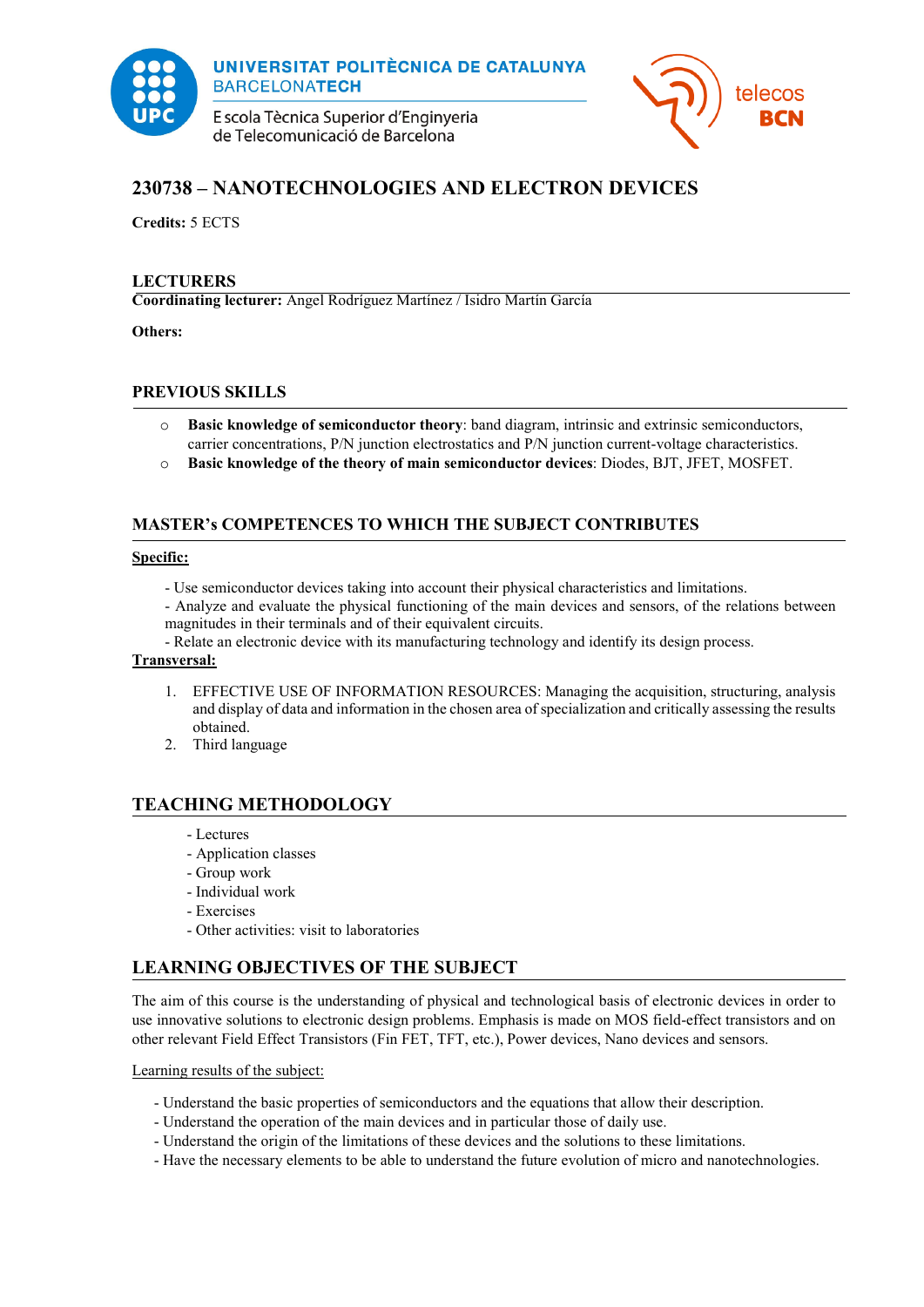

UNIVERSITAT POLITÈCNICA DE CATALUNYA **BARCELONATECH** 

E scola Tècnica Superior d'Enginyeria de Telecomunicació de Barcelona



# **STUDY LOAD**

- Hours large group: 39
- Hours small group: 0
- Hours self-study: 86

# **CONTENTS**

## **1. Field effect transistors and advanced devices**

## **Description:**

- Review of Metal-oxide-semiconductor field effect transistor (MOSFET) standard model
- MOSFET Short channel effects
- MOSFET small-signal model
- Thin film transitors (TFT)
- Junction (JFET) and Metal-semiconductor (MESFET) field effect transistors
- Devices based on heterojunctions: High Electron Mobility Transistors (HEMT) and
- Advanced topics: FinFET's, GA-FET's, etc.

#### **Learning time: 31h 40m**

Theory classes: 10 h Guided activities: 6h 40m Self-study : 15h

## **2. Fabrication technology**

#### **Description:**

- Semiconductor materials
- Doping techniques
- Layer growth
- Lithography
- Epitaxy
- Process integration
- Advanced materials

## **Learning time: 6h 20m**

Theory classes: 2h Guided activities: 1h 20m Self-study: 3h

## **3. LED's and Lasers**

## **Description:**

- **Heterojunctions**
- LED's
- **Lasers**

## **Learning time:: 12h 40m**

Theory classes: 4h Guided activities: 2h 40m Self study : 6h